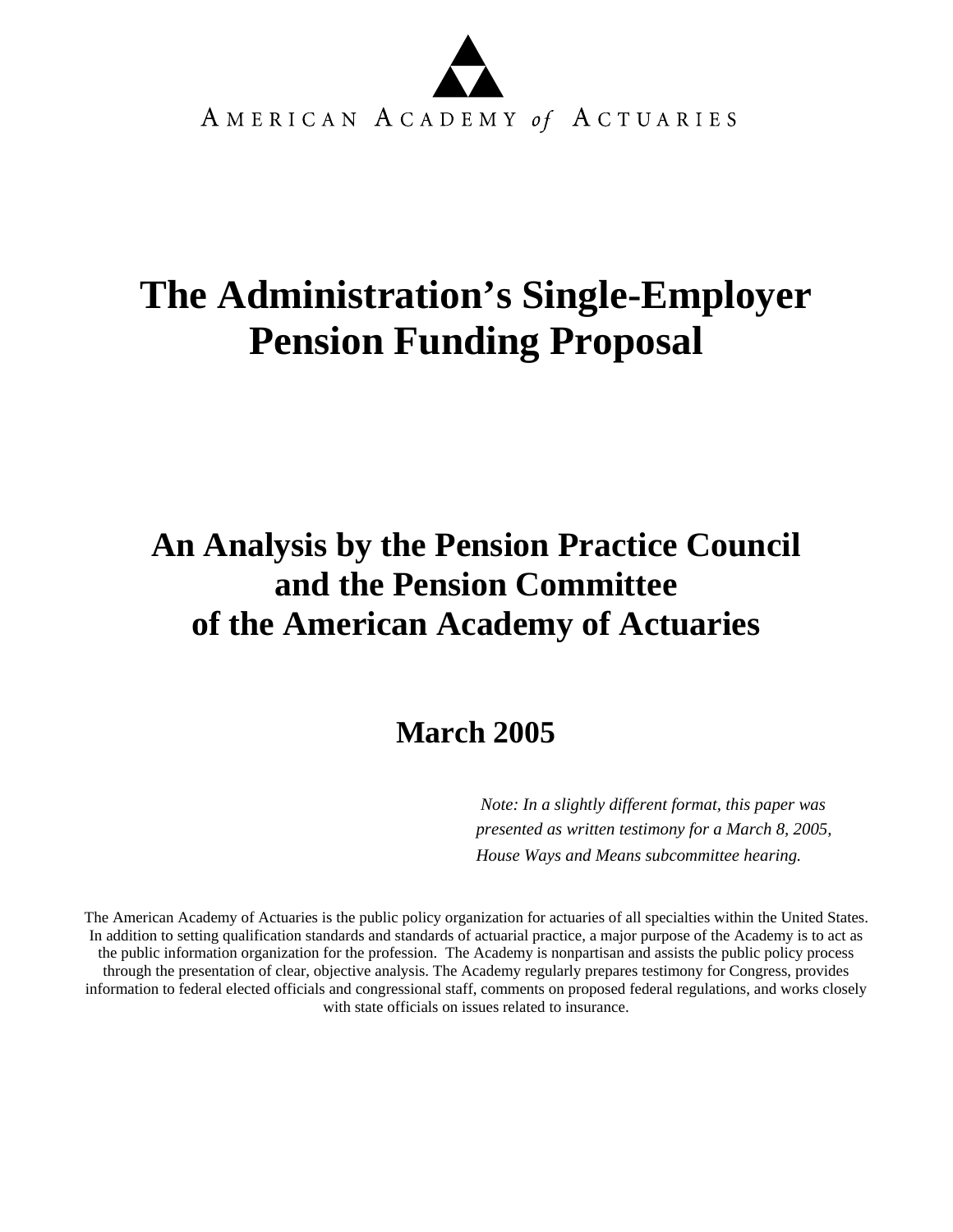#### **An Analysis of the Administration's Single Employer Pension Funding Proposal**

The Pension Practice Council of the American Academy of Actuaries is encouraged that President Bush's administration has taken significant steps in framing pension funding reform. A healthy defined benefit (DB) system is essential to the financial security of our nation's retirees. The administration's recent proposal reflects many of the funding reform principles discussed in our paper, *Pension Funding Reform for Single Employer*  Plans<sup>1</sup>; namely: solvency, predictability, transparency, incentives for funding, flexibility, avoidance of moral hazards, and simplicity. In particular, their proposed use of one funding rule and one amortization period improves transparency and simplicity. Flexibility is enhanced by their provision to increase the maximum deductible contribution. In addition, they eliminate rules that currently allow sponsors of underfunded plans to avoid paying contributions and variable premiums.

However, the proposal may cause employers to decide their only viable alternative is to freeze and/or terminate their pension plan due to concerns that their minimum required pension contributions could become too volatile and unpredictable.<sup>2</sup> Plan terminations would have negative repercussions for national retirement security, the markets, employee morale, the Pension Benefit Guaranty Corporation<sup>3</sup> (PBGC), and an employer's ability to manage its workforce. This outcome can be avoided. In this statement, we identify how some of these concerns can be addressed to ensure a strong pension system.

#### **Solvency**

 $\overline{a}$ 

**Funding targets:** The administration's proposal sets a funding target of 100 percent of accrued benefits and increases the funding target if the credit rating of the plan sponsor falls below investment grade status. However, the additional funding to the administration's "at-risk" liability may be too late, because a company may already be too weak to make the additional contributions. Unfortunately, healthy companies may balk at funding to the higher "at-risk" liability because the additional funds may never be needed, nor could they be accessed without paying prohibitive taxes of over 90 percent.

**Funding margins:** Rather than creating a different structure of liability calculations for companies with low credit ratings, Congress could devise a set of funding rules that naturally lead toward the creation of a funding margin. For example, once the funding level exceeds the initial target liability, a minimum contribution (e.g., the normal cost) could be required until assets reach the "at-risk" liability or the accrued liability with salary projection (as in current law). This would create funding margins, which are what kept traditional salaried plans so much better funded than hourly plans in the past; encourage funding discipline; and avoid the need for ratings. Alternatively, the normal cost could be phased out by \$1 for every \$5 of surplus instead of for every \$1 of surplus as in the administration proposal. This would also build a funding margin and help the employer avoid volatile minimum contributions.

**At-risk liability:** The administration's proposal determines the funding target for weak companies using an assumption that all employees will retire as soon as possible.<sup>4</sup> However, this may not represent the most valuable benefit. For example, in many pension plans, the earliest possible benefit is payable at age 55, while a much more subsidized retirement benefit may be payable at the employee's 30<sup>th</sup> year of service, which might occur at a later

<sup>&</sup>lt;sup>1</sup> This paper can be found at <u>http://www.actuary.org/pdf/pension/funding\_single.pdf</u>  $\frac{2}{\pi}$  The edministration's use of one funding rule eliminates the DPC funding eliff which

The administration's use of one funding rule eliminates the DRC funding cliff, which is good, but it would increase volatility anyway due to requiring the use of market assets and only 90-day averaging of market interest rates. For example, equities declined by 33 percent in October of 1987. That could have doubled an employer's minimum contribution. In addition, if only 90-day averaging were in use in 1982 and 1986, the interest rate would have decreased by about 300 basis points in those two years, which could have more than doubled an employer's minimum contribution. Some employers might decide to move more of their plan assets into bonds (to dampen the volatility of the plan's underfunding and thus the minimum contribution). However, surveys suggest that many employers have concerns that their contributions would increase too much due to lower expected returns on bonds, and that their employees would rather take their chances investing in the stock market in a defined contribution (DC) plan. Another option would be for employers to fund their plan more to create a funding margin (which could help employers avoid volatile minimum contributions), but this may not be widely adopted unless Congress relaxes the rules regarding access to surplus assets.

<sup>3</sup> The PBGC could lose their healthy premium payers, but not the weak employers with underfunded plans, because the latter would not be able to fund enough to unilaterally terminate the plan under applicable rules. In addition, under the administration's funding proposal, weak employers may still invest large percentages in equities but not build up funding margins to protect the plan from equity declines. 4

They also add a loading factor to reflect the cost of purchasing a group annuity, even where a significant portion of the liability may reflect lump-sum payments.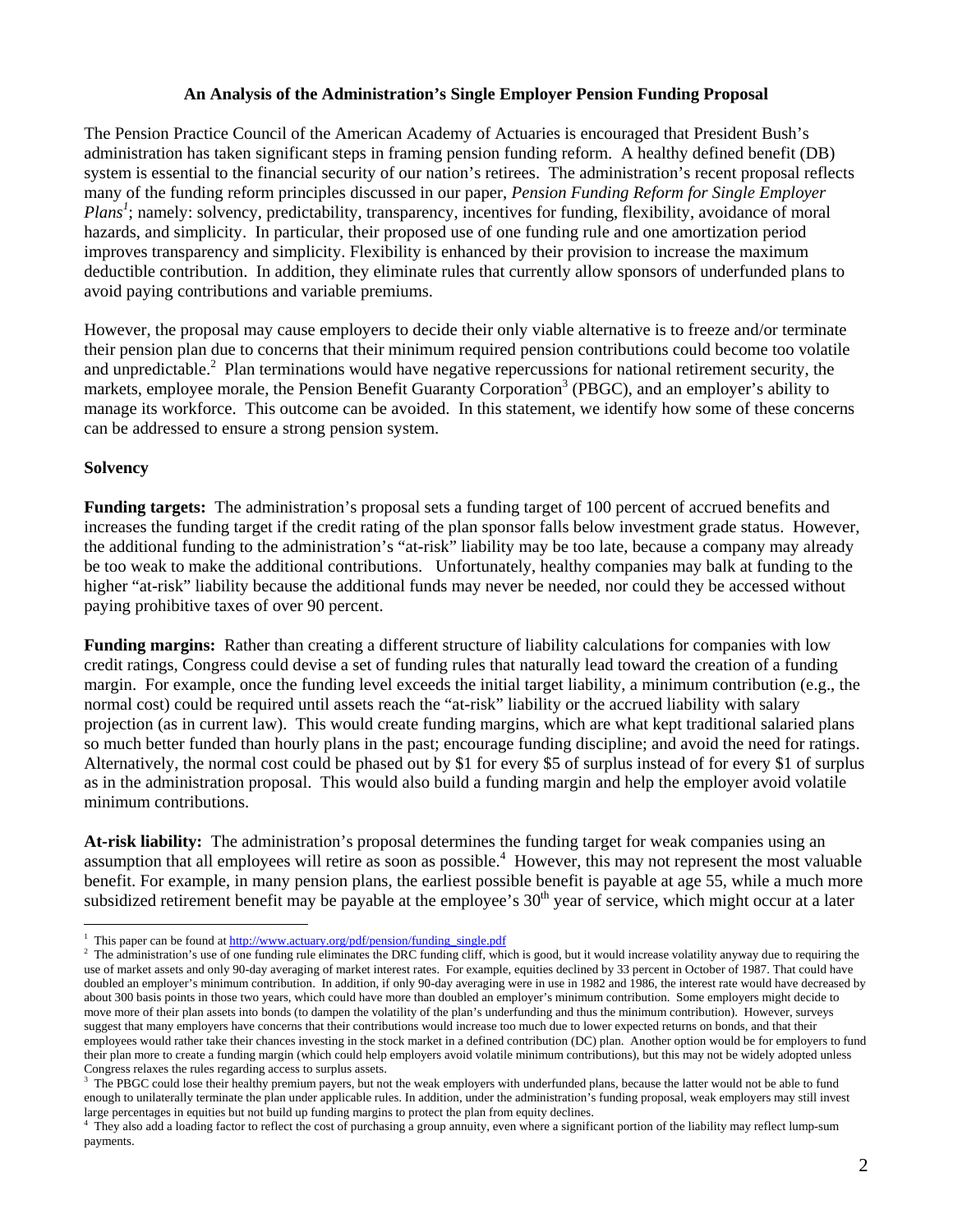age. If this subsidized benefit occurs soon after age 55, the employee may very likely delay retirement in order to the get the subsidy. Fortunately, the administration proposal would require the use of the actuary's best estimate of the liability, if it is greater than the prescribed liability. This may solve the problem of potentially undervaluing the at-risk liability.

**Assumption setting:** History has shown that using the law and regulations to specify actuarial assumptions has not been successful, as evidenced by the delays in setting the discount assumption and the continuing debate on replacing the currently required 1983GAM mortality table. We recommend that the law allow actuaries to set the mortality assumption, since it differs by plan. The law and actuarial standards both now require each assumption to be individually reasonable, which is a major change from when Congress first started specifying assumptions. If there are concerns, then actuaries could be required to justify their assumptions in writing if they seem out of the ordinary.

**Valuation dates:** We do not understand why the administration's restriction on valuation dates needs to be imposed. If anything, it is hoped that more plans could use prior year valuation data<sup>5</sup> (along with year-end market assets), in order for companies and associations to budget in advance for their contributions and to disclose funded status information to participants in a more timely manner.

#### **Predictability and Hedgeability**

 $\overline{a}$ 

**The administration's 90-day smoothing provision** will cause problems for both sponsors of bond-immunized pension plans as well as sponsors of diversified stock portfolios. For the immunization sponsors, the 90-day smoothing provision will make it difficult for plans to hedge their liabilities, since bond prices will not rise and fall with liabilities using a smoothed discount rate. (They should be allowed to use market liabilities, just as they can now elect to use market assets.) For the diversified stock portfolio sponsors, 90 days does not provide enough smoothing to make contributions predictable. Their contributions will be volatile (and vary greatly depending on the date valued), unless there is some mechanism to reduce the volatility.

**Contribution volatility:** We suggested the creation of an anti-volatility mechanism (AVM) in the predictability section of our funding reform paper. It would place a cap on large increases in the minimum contribution, such as 25 percent of the normal cost, or 2 percent of the plan's accrued liability, if greater. It would enable faster elimination of underfunding than one might first surmise, because the effect is cumulative. Our analysis shows that the cap would rarely be applied more than three years in a row, and that assets could reach the funding target as quickly as the administration's proposal if desired. Other ways to reduce volatility would be to average funding ratios or smooth assets and liabilities.<sup>6</sup>

**Reduce cyclical nature of minimum contributions with credit balance:** Minimum contributions can be large in difficult times and small (or zero) in good times, which is very hard on employers and exacerbates the cyclical nature of our country's economy. Credit balances can fix this problem by encouraging employers to contribute more in good times, knowing that the excess contribution will enable them to contribute less in difficult times. Eliminating the credit balance would create a powerful disincentive for companies to contribute anything more than the minimum required contribution.For example, if they leave the money on the outside of the plan they get dollar-for-dollar credit for it when they use it to pay the minimum contribution in the following year. However, if they contribute it to the pension plan, they may not get any credit for it the next year because the amortization rules in the administration proposal are so one-sided. At most they would only get  $1/7<sup>th</sup>$  of the credit. Thus, there would be a tremendous reluctance to take a chance on contributing an additional amount to the plan, if plan sponsors knew that they might need that cash to pay next year's contribution.

<sup>5</sup> Liabilities a year later could be determined by adjustments for the accrual of benefits, the passage of time, and changes in interest rates and significant events, as is done when utilizing the alternative method for determining PBGC variable premiums.<br><sup>6</sup> Smoothing interest rates over 2 years may not be adopted. For example, in 1986, a two year was

Smoothing interest rates over 2 years may not be adequate. For example, in 1986, a two-year weighted average of interest rates would have been just as volatile as the market interest rates, and the one-year average would have been more volatile (i.e., the one-year average changed by 350 basis points from January 1986 to January 1987).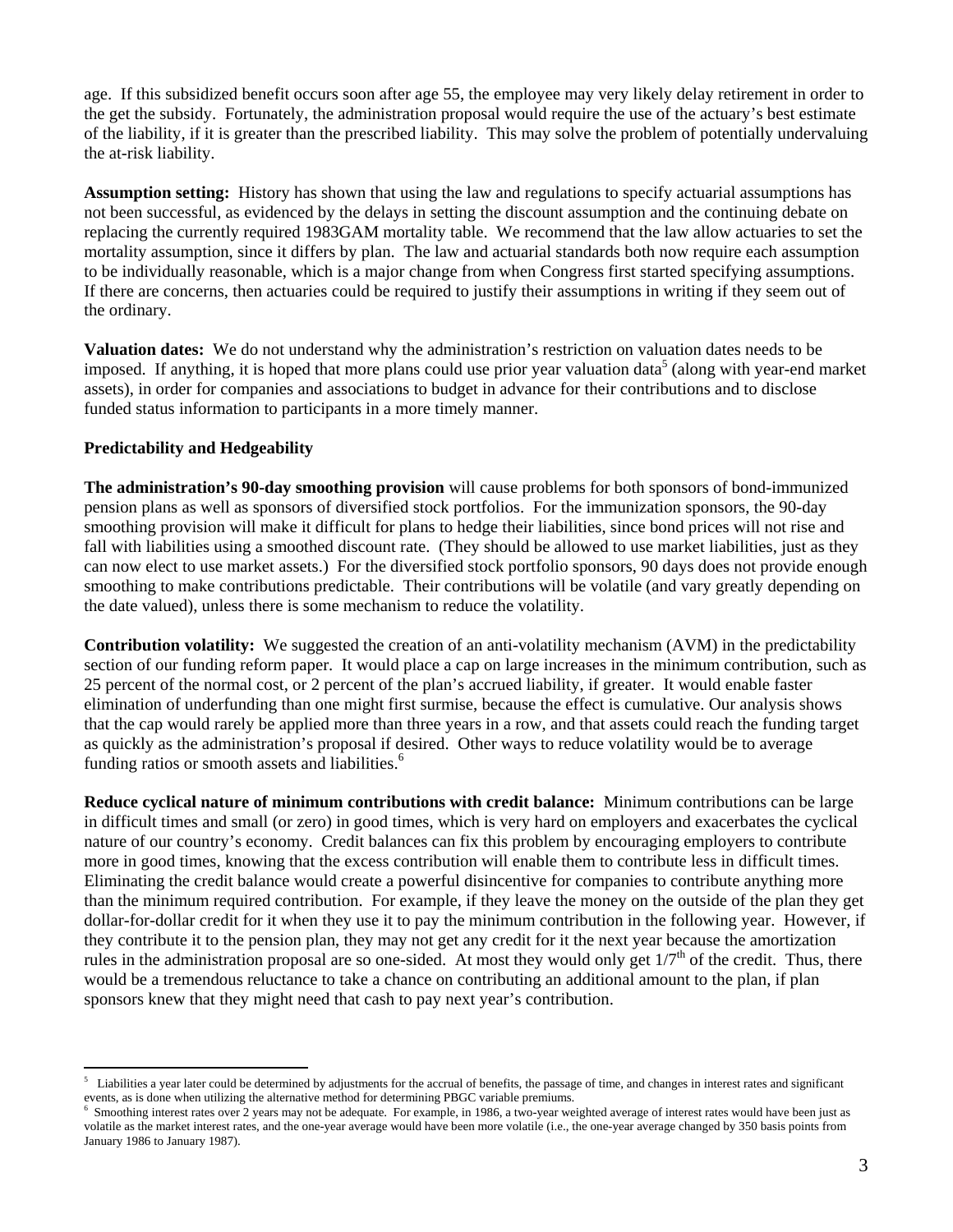Some of the objections to the use of credit balances could be overcome by growing credit balances at the same rate that plan assets grow, instead of at the valuation rate. The other objection is that credit balances allowed several sponsors of distress-terminated plans to avoid contributions right before their plans terminated with insufficient funds to pay all benefits. However, with the above fix, the credit balance provision would only increase the assets in the plan. Taking advantage of a credit balance would only return plan assets back to where they would have been had the employer never contributed more than the minimum. Thus, the objective should be to make sure the minimum funding rules are strong enough, not eliminate the credit balance.

If there is still a concern that credit balances can eliminate contributions to underfunded plans, then a compromise rule could prohibit using the credit balance from offsetting the full contribution when a plan is underfunded. The underfunded plan could be required to pay the normal cost, unless it gets a waiver from the IRS, provides security, or freezes accruals.

**Volatile plan design:** The administration's abrupt freezing and unfreezing of benefit accruals will make plan administration and employee notification very difficult, disrupt employee expectations, and call on actuaries to estimate liabilities before employee data is available.<sup>7</sup> This problem is exacerbated by having to freeze benefits for certain plans if the actuarial valuation is not completed by a specified time — even if there is nothing in the plan's demographics or assets to indicate that the funding status has deteriorated since the prior valuation.

A remedy to this problem could be to require an accrual freeze only if the funding ratio is less than the threshold for two consecutive valuation dates, and to allow employers to cure the problem by a contribution or security after the first valuation showing a deficiency. Similar rules could also be provided for:

- $\circ$  the Internal Revenue Code (IRC) Sec. 401(a)(29) threshold requiring security for amendments;
- o the 100 percent threshold for IRC Sec. 412(m) quarterlies and for having to pay the variable rate premium;
- o the 125 percent threshold for IRC Sec. 420 transfers to retiree health plans; and
- o the thresholds in IRC Sec.  $412(c)(9)(B)$  which allows use of a prior valuation.

Congress should consider freezing benefits in all plans under the threshold (60 percent in the administration's plan), not just those of weak employers. This would encourage healthy employers to fund their plans when they can, and it avoids the need for the government to rate companies.

**Eliminating lump sums** will also disrupt employee expectations, and could easily cause a "run on the bank," which not only hurts the PBGC, but also the workers and retirees remaining in the plan. Ways to avoid this problem include:

- o Increase the threshold for prohibiting lump sums to 100 percent of target liability (or more). There is less concern about a "run on the bank" in paying a lump sum when a plan is over-funded. Note: the current rules in the Code of Federal Regulations (CFR)  $1.401(a)(4)-5(b)(3)$  already restrict lump sums for highly compensated employees (HCEs) or the top 25 when funding ratios are less than 110 percent. They could be applied to all HCEs.
- o Keep the plan well funded, or require the plan sponsor to contribute the unfunded portion of the lump sum, in addition to the minimum contribution.
- o Phase in the lump-sum ban by only allowing payment of the funded portion of the lump sum. For example, if the plan is 90 percent funded, pay 90 percent of the lump sum.
- $\circ$  Allow or require sponsors to eliminate the lump-sum provision without violating IRC Sec. 411(d)(6), as long as it is replaced by a 20-year certain and life annuity. (And allow insurance companies to pay the lump-sum value if the annuitant signs over the pension to the insurer).

**Outlawing shutdown benefits in their entirety** (as proposed by the administration) may not be necessary in cases where the plan's funding is adequate and/or plan sponsor can cover the increased benefits. These contingent

 $\overline{a}$ 

<sup>7</sup> The Administration proposal requires actuaries to certify that the funded status of a plan exceeds a certain threshold within three months after the beginning of the plan year, in order to stop an accrual freeze. Typically the actuarial valuation is not complete by then, nor does the actuary have the data. If actual data later shows the plan is even more poorly funded, the retroactive effects on participants could be a cause for concern.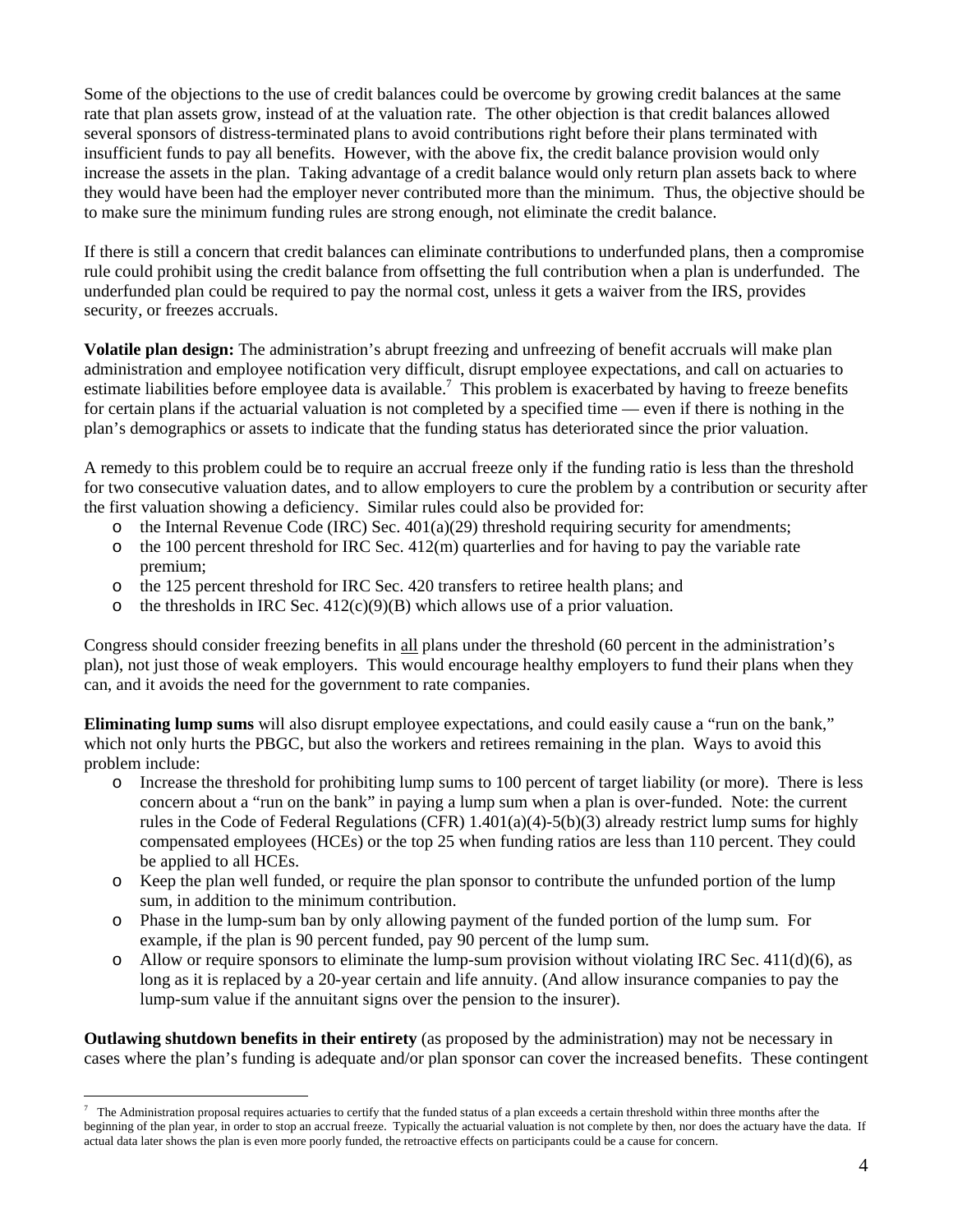benefits have been responsible for some of the most dramatic losses absorbed by the PBGC and present considerable funding challenges. However, they have also proved to be valuable to employees and a valuable tool for workforce management in many circumstances.

Congress could consider a proposal that would allow a plan sponsor the option of eliminating these benefits without violating IRC Sec.  $411(d)(6)$ . For those employers who wish to retain these benefits, perhaps the following could be considered:

- o Retain the ability to provide these benefits if the plan is well enough funded to cover the incremental benefits.
- o Treat the shutdown benefits as an ad hoc amendment, similar to an early retirement window, that would phase in PBGC guarantees from the date of the shutdown and trigger the proposed funding requirements. Under this scenario, incremental shutdown benefits would not be payable if the employer could not make the additional contributions required under the proposed rules.
- o Increase the variable premium to reflect the liabilities that would be created by these benefits.

# **Transparency**

**Disclosure:** We agree with the administration's proposal to require more timely and meaningful disclosure of trends in funding ratios, and in fact, would go further. We would require year-end disclosure for all plans. We would also suggest requiring a breakdown of plan assets by equities, bonds (long, medium, short, and government vs. corporate), and other assets to help participants project funding ratios from the most recent information. This is already required on an aggregated-plan basis for financial statement disclosure, so this should not require much additional effort for plan sponsors. However, we would not require disclosure of the at-risk liability for plans of healthy sponsors, since it would not be relevant and could mislead participants.

**Earlier Schedule B actuarial information:** The administration's proposal would require the Schedule B earlier for plans with more than 100 participants. As noted above, we would include year-end asset information and estimates of year-end liabilities, since similar calculations are already performed for accounting statements and variable premiums (using estimates for significant events). We would also suggest applying this disclosure rule to all plans, regardless of size, as long as estimates can be used. However, we would not require information on the funding standard account until the final contributions are made, which can be up to 8 ½ months after the end of the plan year.

**PBGC guarantees:** We would also suggest simplifying PBGC guarantees (as discussed in the transparency section of our funding reform paper) so that the Employee Retirement Income Security Act (ERISA) Sec. 4011 notice to employees, which discloses benefits that would be lost if their pension plan terminated in distress, is more understandable.

#### **Incentives to Fund; Flexibility**

 $\overline{a}$ 

**Expanding asset transfer rules:** Increasing deductible amounts as provided in the Administration proposal will help us have better funded plans after market declines.<sup>89</sup> However, it will not work unless employers can access a plan's super surplus (above a high threshold) to use for other purposes, such as other employee benefits. Otherwise, employers will be reluctant to take a chance on contributing additional amounts that may later be inaccessible. While some employee advocates have concerns about this issue, we think it can be constructed in a tight enough way to benefit the employees, while at the same time addressing the concern that the pension plan could be insufficient someday. See the discussion on this in our funding reform paper.

<sup>&</sup>lt;sup>8</sup> In 2002, many plans could not deduct their unfunded ABO at year-end, even though they wanted to. The administration's proposal can be very helpful here.

<sup>9</sup> The administration might consider increasing the maximum deduction to 150 percent of their target liabilities (which are based on corporate bond rates), since the current rules allow deductions using 90 percent of Treasury rates. However, this idea would have to be balanced with revenue concerns. We also suggest that the administration consider repealing the combined plan limit. At a minimum, it should use 130 percent (or 150 percent) of liabilities to conform with the administration's revised rule for DB plans, and it should eliminate the excise tax for non-deductible contributions, since the reversion excise tax is sufficient for employers to not make excess contributions. See these and other ideas in our paper on maximum contributions found at http://www.actuary.org/pdf/pension/deduct\_letter\_051404.pdf.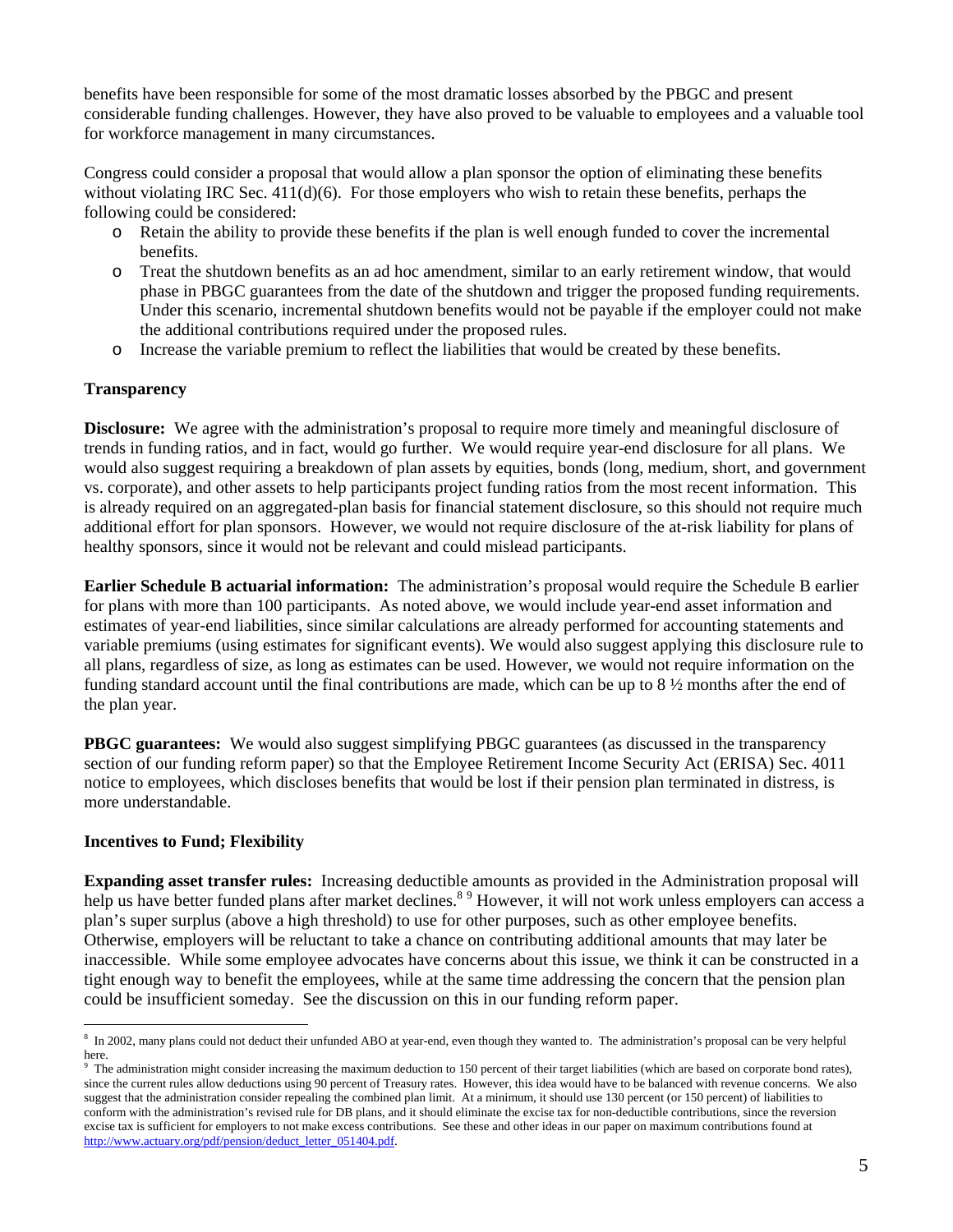**Retain credit balance provisions:** The credit balance provisions provide incentives to employers to contribute more in good years. (See the earlier discussion on reducing the cyclical nature of minimum contributions with credit balance.) In addition, plan sponsors who accumulated credit balances in good faith under the current rules with the expectation that they were building a cushion for use in future years should not lose that promise.

**The administration's proposal to preclude funding of nonqualified deferred compensation** (unless the employee pension plan is similarly funded) is an attempt to encourage sponsors to fund the employee plan. However, we don't think it will work, in part because amounts funded for nonqualified deferred plans are already subject to creditors' claims and would generally be forfeited if the qualified plan fails. A real incentive would be to securitize a mirror nonqualified plan to the extent the employee qualified plan is funded, as discussed in the incentives to fund section of our funding reform paper.

# **Avoid Moral Hazards**

**Risk-related premiums:** The administration's proposal changed the rules for determining the risk-related premium by requiring the earliest retirement age assumption for weak companies, and by using the same discount rate as for funding. In addition, the full funding limit (FFL) exemption is gone, so employers will not be able to avoid paying a variable premium as in the past — unless they are 100 percent funded.

However, we are concerned that the administration's proposal lets the PBGC board set the premium rate and funding policy without limits, and without any input from its premium payers. For example, the PBGC board could decide to set the premium at an amount that would require the remaining DB plans to quickly pay for all of the PBGC's past underfunding. This would require a premium that is greater than is actuarially required from the remaining plans that have not abused the PBGC. Since Congress has never clearly stated whether the PBGC should be funded like an insurance company, a pension plan, or a pay-as-you-go government agency, this rule puts that decision in the hands of the Board without any input from Congress. At a minimum, Congress should set limits on how large the premium increases can be and how well PBGC should be funded. In addition, we note that it is better for Congress to tighten the funding rules than for the PBGC to increase premiums.

**PBGC could avoid some distress terminations:** The administration's proposal freezes benefits and PBGC guarantees when employers enter bankruptcy. With these powers, the PBGC's losses are limited. We suggest, therefore, that the PBGC could be given the authority to work out pension financing deals with employers, without having to threaten plan termination --- its only recourse under current law. This will be especially important if PBGC cannot get (1) higher priority in bankruptcy for its missed contribution claims or (2) the ability to perfect its liens against companies in bankruptcy.

# **Simplicity**

**Yield curve:** The administration's proposal generally provides simpler rules. One exception is their requirement to use a corporate bond yield curve. While we appreciate the theoretical value of using a yield curve and could adjust our models to incorporate this, a cost-benefit analysis will show that, in practice, the yield curve complicates valuation and lump-sum calculations without adding meaningful accuracy.

For example, using a yield curve will not change the liability, except on a very mature plan during the few times when the yield curve is steep. And it will change the liability by only a small amount (e.g., 3 percent, which would only increase liabilities from \$10 million to \$10.3 million). At the same time it will decrease the liability for a very young plan, so it may not increase the PBGC's variable premium income by much at all. Furthermore, requiring more accuracy for the discount rate, while prohibiting more accuracy on the mortality table, is not consistent. It is interesting to note that using collar mortality differentials would be enough to undo the small differences created by using yield curves. Thus, Congress should give regulators the ability to simplify the yield curve calculations, if they find it less valuable than initially thought. Note that the PBGC itself originally used a yield curve for multi-employer calculations, but replaced it with the simplified method they use for single employer plans.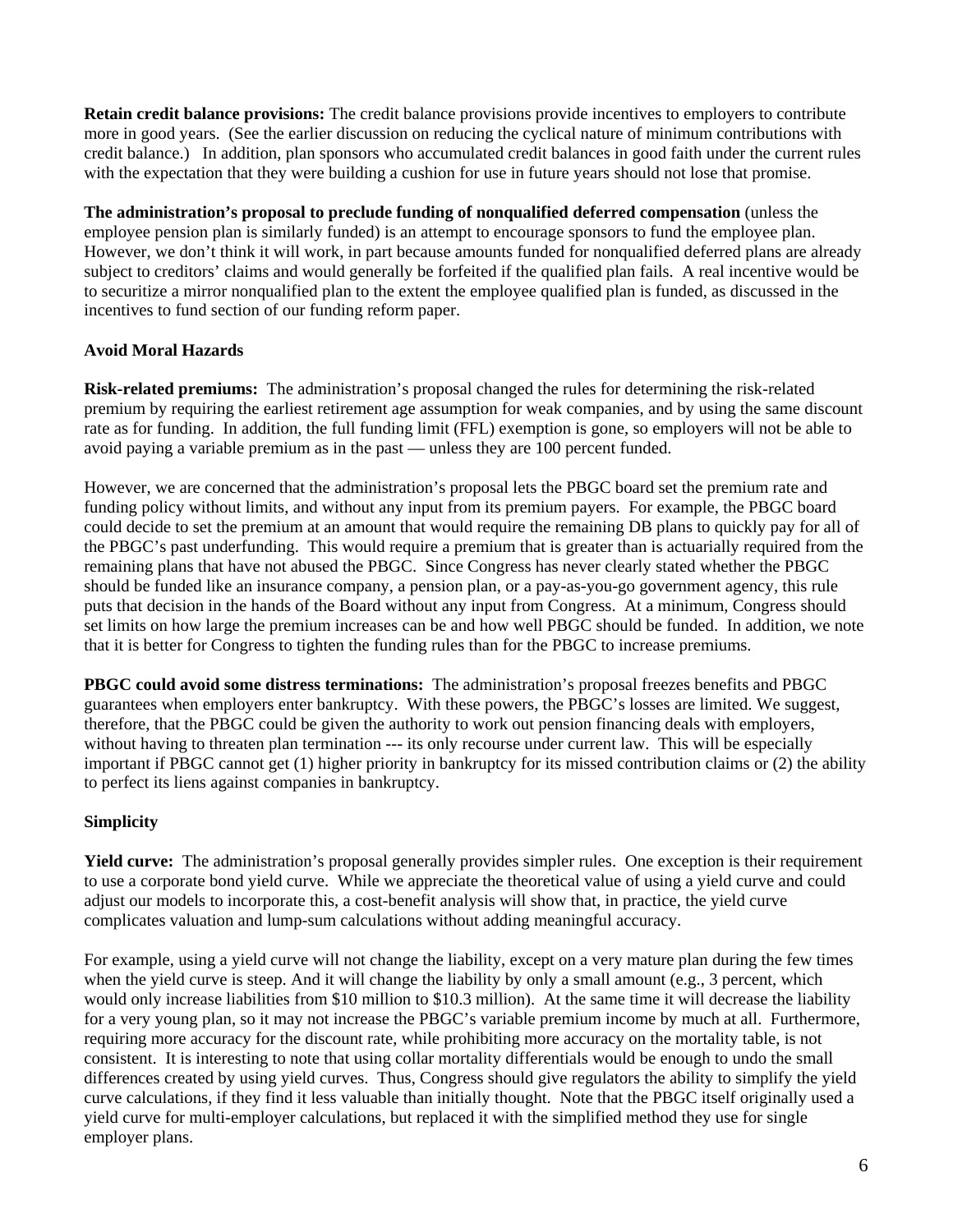Furthermore, the yield curve won't work for the portion of a plan's assets invested in Treasury bonds. Recent experience has shown that Treasury bond prices can increase when corporate bond prices decrease, and vice versa.

In addition, although the proposal phases in the financial effect of the yield curve over a three-year period, it requires that actuarial valuation systems be revised to accommodate these calculations in time for the 2006 valuation. We suggest that, at a minimum, a simplified yield curve be adopted, something similar to the interest rate structure used by the PBGC. This part of the proposed changes should be delayed to allow for the required reprogramming.

# **Transition**

**Three-year transition:** The administration's proposal has a three-year transition period, which may not be sufficient time for contribution volatility concerns, especially if the credit balance provision is eliminated. In addition, if the administration's proposal is adopted without modification, financial observers suggest the need for a longer transition to allow financial markets to adapt to a potential shift in pension asset allocations between stocks and bonds. The bond market, in particular, will need more time for issuers to supply pension plans with the long-dated instruments needed to better match assets to liabilities, without driving interest rates down and exacerbating the problem. A longer transition would be less disruptive. Our anti-volatility mechanism (AVM) could also assist in providing a better transition.

# **Encourage DB Plans**

We applaud the administration's proposal for clarifying the age discrimination and whipsaw issues for hybrid plans. However, the administration's proposal also reaffirms its earlier savings account ideas, requires a five-year maintenance rule for DB plans converting to cash balance plans, and doesn't resolve retroactivity concerns for prior conversions. These three concerns could cause the widespread elimination of all DB plans by further making it easier to sponsor a defined contribution plan than a DB plan. By continuing to propose changes that undermine the formation and maintenance of traditional DB plans the administration's proposal could seriously harm DB plans, even though DB plans provide vast financial value and benefits to individuals, employers, the markets, and the nation. We suggest that DB plans need equal treatment with  $401(k)$  arrangements.

At one time policy favored DB plans because (1) they were more likely to provide a lifetime income and (2) they cover almost all employees. With lower tax rates for capital gains and stock dividends, the equilibrium for deciding whether to sponsor a DB or DC plan with all its associated coverage requirements and complex rules, versus just providing cash to employees, has been greatly harmed. We recommend that Congress return its historic tax advantage to retirement plans by taxing pension distributions at the same rates.

# **Summary**

The administration proposes many valuable changes. For Congress to strengthen national retirement security, they must provide an environment that encourages employers to keep their DB plans and pay premiums to PBGC. At a minimum, reform should include:

- o controlling the volatility of contributions (by, for example, using the anti-volatility mechanism);
- o retaining the credit balance concept (with modifications) to reduce the cyclical nature of minimum contributions and provide incentives for employers to make contributions in good years; and
- o allowing employers to access super surpluses for other uses, such as other employee benefits, as an incentive for employers to contribute more in good years.

At the American Academy of Actuaries, we are dedicated to applying our understanding of DB plans to working with the administration and Congress to shape a strong system of financial security for our nation's retirees.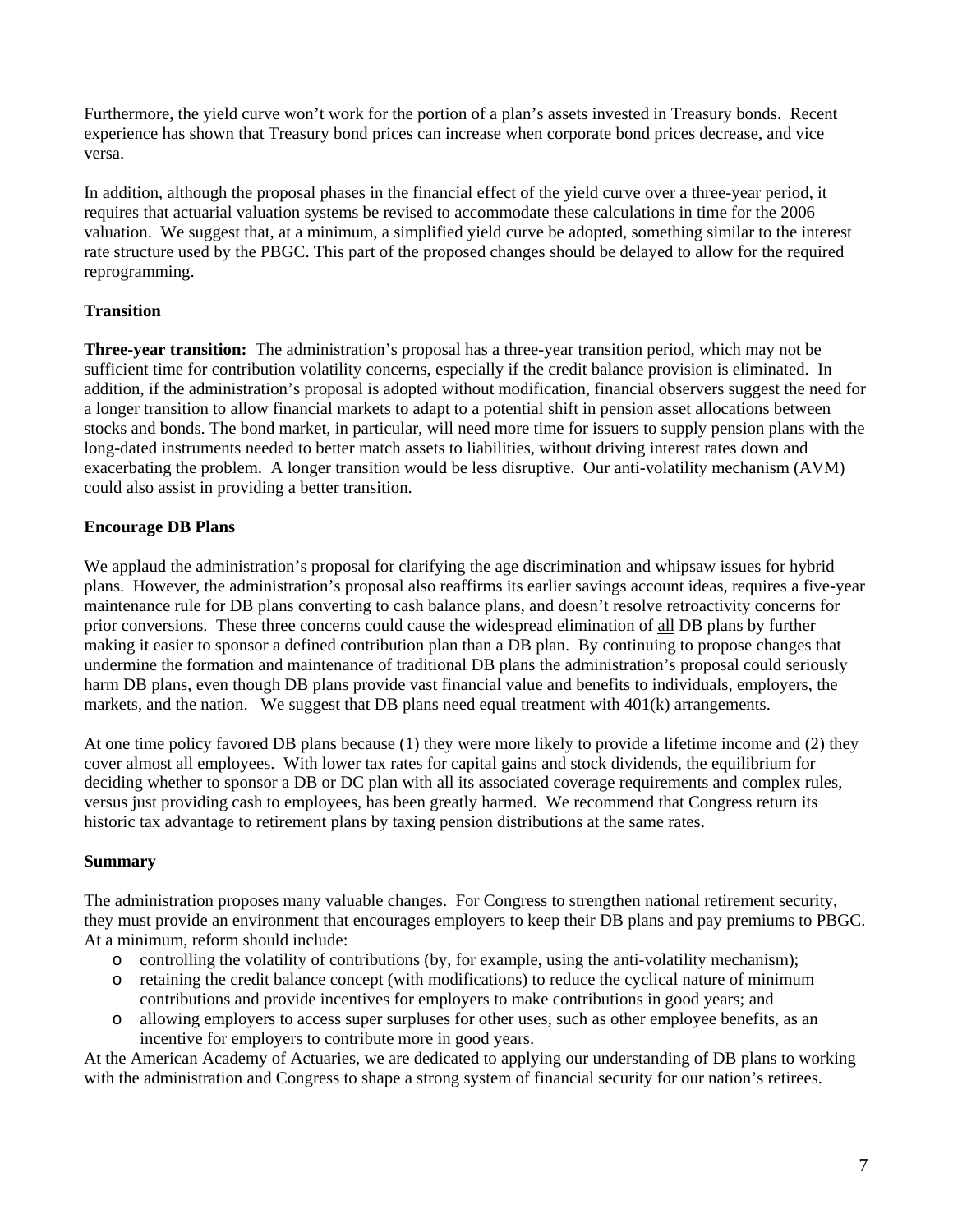All stakeholders want pension funding rules fixed for various reasons. The American Academy of Actuaries has provided some possible alternatives below by principle. Some principles conflict with others, so balance will be needed. Since retirement plans (and particularly DB plans) provide so many advantages to employers, employees, and the nation, it is our hope that this legislation not further harm the nation's DB pension system. Encouraging DB plans should be a primary goal, particularly with the baby boomers so close to retirement.

| <b>Single Employer Principles</b>                                                                                                                                                                                                                                                                                                                                                                                                                                                                                                                                                                                                                                                                       | Possible Alternatives for Funding Reform (see advantages/ disadvantages in our paper)                                                                                                                                                                                                                                                                                                                                                                                                                                                                                                                                                                                                                                                                                                                                                                                                                                                                                                                                                                                                                                                                                                                                                                                                                                                                                                                                                                                                                                                                                                                                                                                                                |
|---------------------------------------------------------------------------------------------------------------------------------------------------------------------------------------------------------------------------------------------------------------------------------------------------------------------------------------------------------------------------------------------------------------------------------------------------------------------------------------------------------------------------------------------------------------------------------------------------------------------------------------------------------------------------------------------------------|------------------------------------------------------------------------------------------------------------------------------------------------------------------------------------------------------------------------------------------------------------------------------------------------------------------------------------------------------------------------------------------------------------------------------------------------------------------------------------------------------------------------------------------------------------------------------------------------------------------------------------------------------------------------------------------------------------------------------------------------------------------------------------------------------------------------------------------------------------------------------------------------------------------------------------------------------------------------------------------------------------------------------------------------------------------------------------------------------------------------------------------------------------------------------------------------------------------------------------------------------------------------------------------------------------------------------------------------------------------------------------------------------------------------------------------------------------------------------------------------------------------------------------------------------------------------------------------------------------------------------------------------------------------------------------------------------|
| <b>Solvency</b><br>The funding rules should move us to a point where<br>the market value of assets cover the market value<br>of accrued benefit liabilities within a reasonable<br>time period. Policy-makers should also consider<br>requiring an annual contribution until assets reach a<br>higher threshold so that a funding margin (or<br>surplus) is created to protect participants and the<br>PBGC from future economic and demographic<br>shocks. Funding when employers become weak<br>may be too late. These rules should not be<br>weakened in order to raise U.S. tax revenue.                                                                                                            | Require funding and PBGC premiums until assets reach 100 percent of accrued benefit liability (ABL).<br>For example, increase full funding limit (FFL) override or deficit reduction contribution (DRC)<br>exemption from 90 percent to 100 percent of ABL.<br>Possibly require a normal cost (present value of current year accruals) until assets reach a higher<br>threshold (e.g., the greater of 130 percent of accrued benefit liability (ABL) and the ABL plus<br>contingent liabilities. This would also encourage funding discipline.<br>Allow deductions until assets reach a still higher level, such as total present value of benefits, a<br>$\bullet$<br>termination liability, or 150 percent of ABL.<br>Charge a PBGC premium for unpredictable shutdown benefits, require security for them, fund them, or<br>$\bullet$<br>phase-in the guaranteed benefit from shutdown date (with delayed effective date).<br>Include lump-sum subsidies in current liability and allow plans to gradually eliminate the subsidy.<br>$\bullet$<br>Restrict credit balance from offsetting normal cost in very poorly funded plans (unless a waiver is<br>$\bullet$<br>granted, benefits are frozen, or security is provided). Accumulate credit balance at actual plan return.<br>Allow the enrolled actuary (EA) to use (if justified) the most appropriate mortality table (including<br>$\bullet$<br>projection $\&$ collar information) and retirement assumptions (now that both the law and actuarial<br>standards require each assumption be reasonable) instead of mandates, which are not responsive to<br>changing experience and different characteristics of the plans and employers. |
| <b>Predictability and Hedgeability</b><br>Contributions should be more predictable, so they<br>can be budgeted in advance.<br>Better financial risk management<br>The funding rules should accommodate plans with<br>risk hedging strategies (such as immunized bond<br>portfolios), so contributions are more predictable.<br>Accommodate business/economic cycle<br>Allow greater contributions in good years so<br>contributions can be reduced in difficult years.<br>This can help minimize economic cycles for<br>businesses and the nation.<br>Moderate contribution volatility<br>Contributions should not change radically due to<br>small or moderate changes in assets or interest<br>rates. | Reduce uncertainty by passing legislation to permanently set the interest rate.<br>$\bullet$<br>Permit plans subject to DRC to hedge interest rate risk and contribution volatility by allowing them to<br>use current spot rates instead of 4-year average (in addition to using market value of assets).<br>Make the DRC and regular §412(b) funding rules more similar.<br>$\bullet$<br>Shorten the $§412(b)$ amortization periods to 10 years (15 if the plan has no lump sum provision).<br>$\circ$<br>Reduce the percentage of deficit paid off each year under DRC rules, especially if 4-year smoothing<br>$\circ$<br>of interest rate is reduced. For example, reduce the DRC percentages by 5 percent so amortization<br>faster than 5 years is not required.<br>Use one funding rule, either a simplified $412(1)$ DRC rule that pays $1/5$ or $1/10$ of deficit each year, or<br>$\circ$<br>even better, the original §412(b) rules modified to use bond rates, and 5, 7, or 10-year amortization.<br>If assets and liabilities are no longer smoothed, create an anti-volatility mechanism (AVM). For<br>$\bullet$<br>example, cap the increase in the minimum contribution at 25 percent of the plan's normal cost, or 2<br>percent of the plan's accrued liabilities, if more.<br>For other contributions and benefit restriction thresholds in law, allow smoothing of:<br>Assets & liabilities;<br>O<br>Funding ratios; or<br>$\circ$<br>Gradual restriction based on funding level (i.e., 10 percent restriction at 90 percent funded and 40<br>O<br>percent restriction at 60 percent funded) or restrict only if funding ratio is inadequate for two<br>consecutive valuations.  |